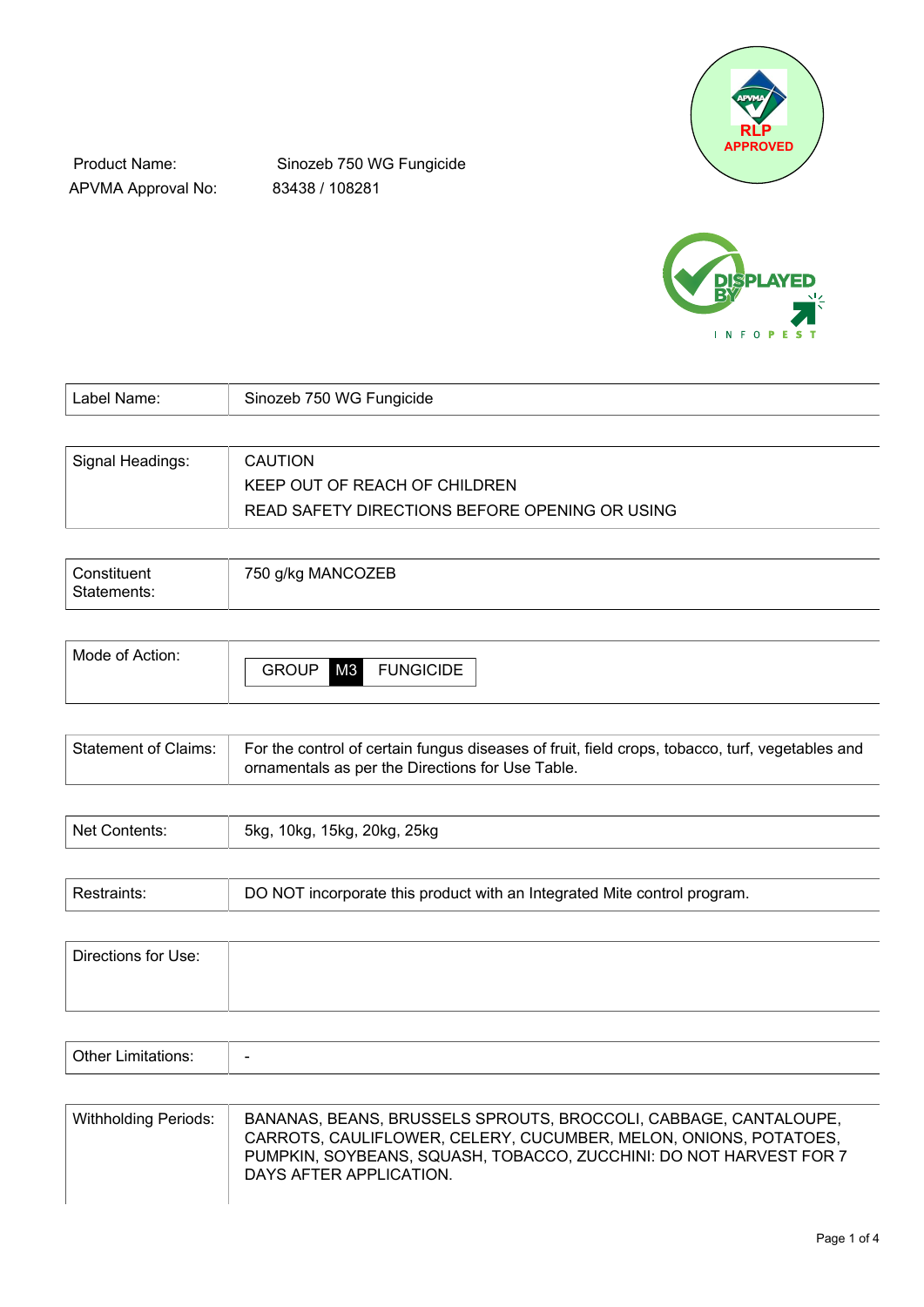| ALMONDS, APPLES, APRICOTS, BEETROOT, CITRUS, LETTUCE, MANGOES,<br>NECTARINES, PASSIONFRUIT, PEACHES, PEANUTS, PEARS, PLUMS, RHUBARB,<br>SILVER BEET, SPINACH, TOMATOES: DO NOT HARVEST FOR 14 DAYS AFTER<br>APPLICATION. |
|--------------------------------------------------------------------------------------------------------------------------------------------------------------------------------------------------------------------------|
| GRAPEVINES: DO NOT HARVEST FOR 30 DAYS AFTER APPLICATION.                                                                                                                                                                |
| DO NOT FEED GRASS CLIPPINGS FROM TREATED AREAS TO POULTRY OR<br>ANIMALS.                                                                                                                                                 |

| $\overline{\phantom{0}}$ |  |  |  |
|--------------------------|--|--|--|
|--------------------------|--|--|--|

| General Instructions: | <b>GENERAL INSTRUCTIONS</b>                                                                                                                                                                                                                                                                                                                                                                                                                                                                                                                                                                                                                                                                                                                                             |
|-----------------------|-------------------------------------------------------------------------------------------------------------------------------------------------------------------------------------------------------------------------------------------------------------------------------------------------------------------------------------------------------------------------------------------------------------------------------------------------------------------------------------------------------------------------------------------------------------------------------------------------------------------------------------------------------------------------------------------------------------------------------------------------------------------------|
|                       | This product is a protectant fungicide for the certain diseases of many crops. For best<br>results, apply as a regular spray program. Through coverage of the treated crop is<br>essential.                                                                                                                                                                                                                                                                                                                                                                                                                                                                                                                                                                             |
|                       | <b>APPLICATION</b><br>Dilute spraying:<br>• Use a sprayer designed to apply high volumes of water up to the point of run-off.<br>• Set up and operate the sprayer to achieve even coverage throughout the crop canopy.<br>Apply sufficient water to cover the crop to point of run-off. Avoid excessive run-off.<br>• The required water volume may be determined by applying different test volumes, using<br>different settings on the sprayer, from industry guidelines or expert advice.<br>• Add the required amount of product specified in the directions for Use for each 100L of<br>water. Spray to the point of run-off.<br>• The required dilute spray volume will change as sprayer set up and operation may also<br>need to be changed, as the crop grows. |
|                       | Concentrate spraying:<br>• Use a sprayer designed and set up for concentrate spraying (that is a sprayer which<br>applies water volumes less than those required to reach the point of run-off) and matched<br>to the crop being sprayed (e.g. Low volume air blast).<br>• Set up and operate the sprayer to achieve even coverage throughout the crop canopy<br>using your chosen water volume.<br>• Determine the appropriate dilute spray (see dilute spraying above) for crop canopy. This<br>is needed to calculate the concentrate mixing rate.<br>• The mixing rate for concentrate spraying can then be calculated in the following way:                                                                                                                        |
|                       | <b>EXAMPLE ONLY:</b><br>i) Dilute spray volume as determined above: For example 1500L/ha<br>ii) Your chosen concentrate spray volume: For example 500L/ha<br>iii) The concentration factor in this example is: $3 \times (i.e. 1500L / 500L = 3)$<br>iv) If the dilute label rate is 10mL/ 100L, then the concentrate rate becomes $3 \times 10$ , that is<br>30mL/ 100L of concentrate spray.<br>• The chosen spray volume, amount of product per 100L of water, and the sprayer set up<br>and operation may need to be changed as the crop grows.<br>• For further information on concentrate spraying, users are advised to consult the relevant<br>industry guidelines, undertake appropriate competency training and follow industry Best<br>Practices.            |
|                       | For fruit trees and some row crops apply as a high volume dilute spray.<br>The spray volume will vary according to the type of crop to be treated and should be<br>increased in heavy growth and on large plants to ensure thorough coverage. The spray<br>volume should also be increased as the size of treated crops increases throughout<br>the growing season. As a guide for mature crops (Dilute volumes only). Otherwise the<br>application rate should be determined using the dilute spraying instructions above.                                                                                                                                                                                                                                             |
|                       | Page 2 of 4                                                                                                                                                                                                                                                                                                                                                                                                                                                                                                                                                                                                                                                                                                                                                             |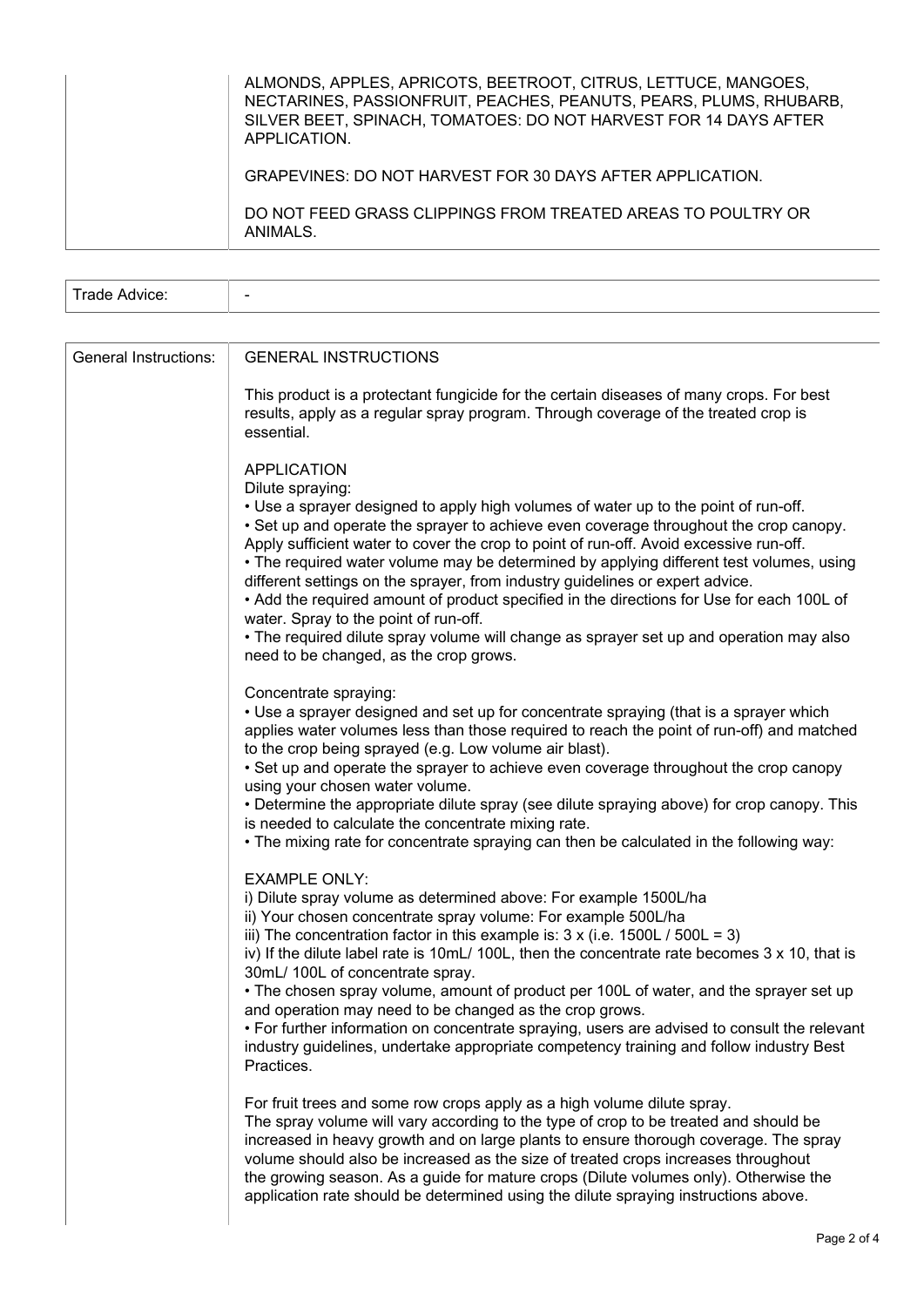| Crops Spray volume<br>Bananas, Tobacco, Vines and other row 200L/ha to 1100L/ha<br>Crops<br>Pome and Stone fruit 1100L/ha to 4000L/ha<br>Citrus 4000L/ha to 8000L/ha                                                                                                                                                                                                                                                                                                                                                                             |
|--------------------------------------------------------------------------------------------------------------------------------------------------------------------------------------------------------------------------------------------------------------------------------------------------------------------------------------------------------------------------------------------------------------------------------------------------------------------------------------------------------------------------------------------------|
| <b>Aerial Application</b><br>Use at least 30L to 50L of spray mixture per hectare (refer to the Directions for Use table).                                                                                                                                                                                                                                                                                                                                                                                                                       |
| Spray timing                                                                                                                                                                                                                                                                                                                                                                                                                                                                                                                                     |
| Treatments should begin prior to disease infection and continue until the threat of disease<br>passes.                                                                                                                                                                                                                                                                                                                                                                                                                                           |
| Repeat applications may be required to protect new growth. Reduce the spray interval<br>when weather conditions favour disease development.                                                                                                                                                                                                                                                                                                                                                                                                      |
| Mixing<br>Add the required amount of this product to the spray tank as it is being filled or premix for<br>concentrate and aerial spraying. Add other products after SINOZEB 750 WG FUNGICIDE<br>is in suspension. Continue agitation while spraying to prevent product settling out. Rinse<br>out spray tank, pumps, nozzles at the end of the day.                                                                                                                                                                                             |
| <b>COMPATIBILITY</b><br>This product may be harmful to Typlodromus pyri and its use in orchards where integrated<br>pest control is practiced should be avoided.<br>SINOZEB 750 WG FUNGICIDE is compatible with most commonly used insecticides and<br>miticides such as Azinphos, Carbaryl, Dicofol, Endosulfan, Pirimicarb, Propargite, Sulphur<br>Power, Wetting Agent or Spreader-Sticker. Also compatible with D-C-Tron.<br>The user is advised to check the label recommendation for the companion product before<br>preparing tank mixes. |
| Surfactants<br>The addition of a surfactant will improve initial spray deposits, fungicide redistribution and<br>weatherability. Refer to manufacturers label instructions for further details.                                                                                                                                                                                                                                                                                                                                                  |

| Resistance Warning: | INSECTICIDE RESISTANCE WARNING                                                                                                                                                                                                                                                                                                                                                                                                                                                                                                                                                                                                                                                  |
|---------------------|---------------------------------------------------------------------------------------------------------------------------------------------------------------------------------------------------------------------------------------------------------------------------------------------------------------------------------------------------------------------------------------------------------------------------------------------------------------------------------------------------------------------------------------------------------------------------------------------------------------------------------------------------------------------------------|
|                     | SINOZEB 750 WG FUNGICIDE is a member of the multi-site activity group of fungicides.<br>For fungicide resistance management SINOZEB 750 WG FUNGICIDE is a group M3<br>Fungicide. Some naturally occurring individual fungi resistant to SINOZEB 750 WG<br>FUNGICIDE and other Group M3 Fungicides may exist through normal genetic variability<br>in any fungal population. The resistant individuals can eventually dominate the fungi<br>population if these fungicides are used repeatedly. These resistant fungi will not be<br>controlled by SINOZEB 750 WG FUNGICIDE and other Group M3 Fungicides, thus<br>resulting in a reduction in efficacy and possible yield loss. |
|                     | Since the occurrence of resistant fungi is difficult to detect prior to use, Sinon Australia Pty<br>Ltd accepts no liability for any losses that may result from the failure of SINOZEB 750 WG<br>FUNGICIDE to control resistant fungi.                                                                                                                                                                                                                                                                                                                                                                                                                                         |

| $\overline{\phantom{0}}$ |
|--------------------------|
|                          |

| Protections: | PROTECTION OF WILDLIFE, FISH, CRUSTACEANS AND ENVIRONMENT                                                  |
|--------------|------------------------------------------------------------------------------------------------------------|
|              | Dangerous to fish. DO NOT contaminate streams, rivers or waterways with the chemical or<br>used container. |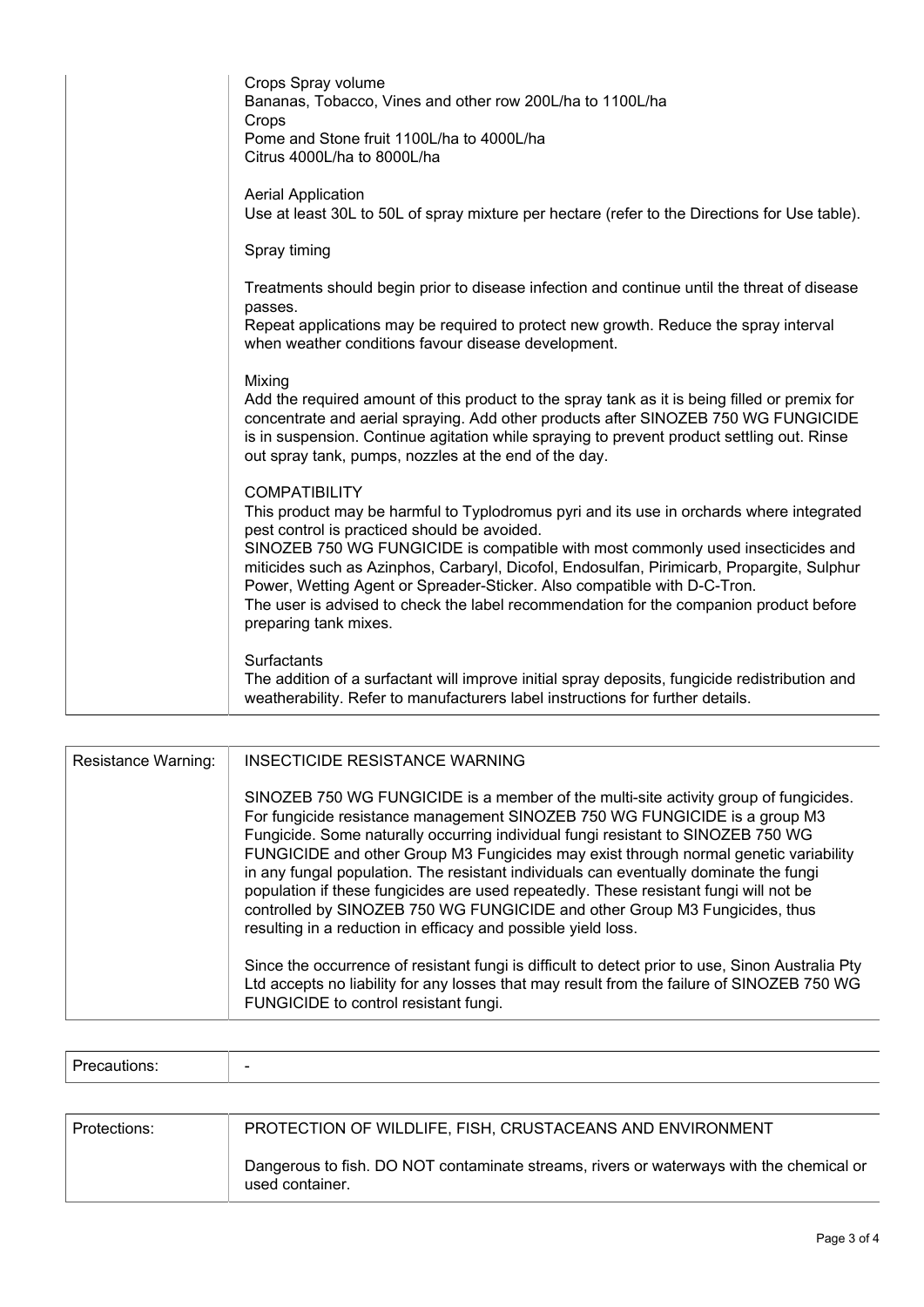| <b>Safety Directions:</b> | May irritate the eyes, nose, throat and skin. Avoid contact with eyes and skin. Do not inhale<br>dust or spray mist. Wash hands after use. |
|---------------------------|--------------------------------------------------------------------------------------------------------------------------------------------|
|---------------------------|--------------------------------------------------------------------------------------------------------------------------------------------|

| <b>First Aid Instructions:</b> | If poisoning occurs, contact a doctor or Poisons Information Centre (Phone Australia: 13 11<br>26). Avoid giving alcohol. |
|--------------------------------|---------------------------------------------------------------------------------------------------------------------------|
|--------------------------------|---------------------------------------------------------------------------------------------------------------------------|

| First Aid Warnir<br>$\overline{\phantom{0}}$ |  |
|----------------------------------------------|--|
|----------------------------------------------|--|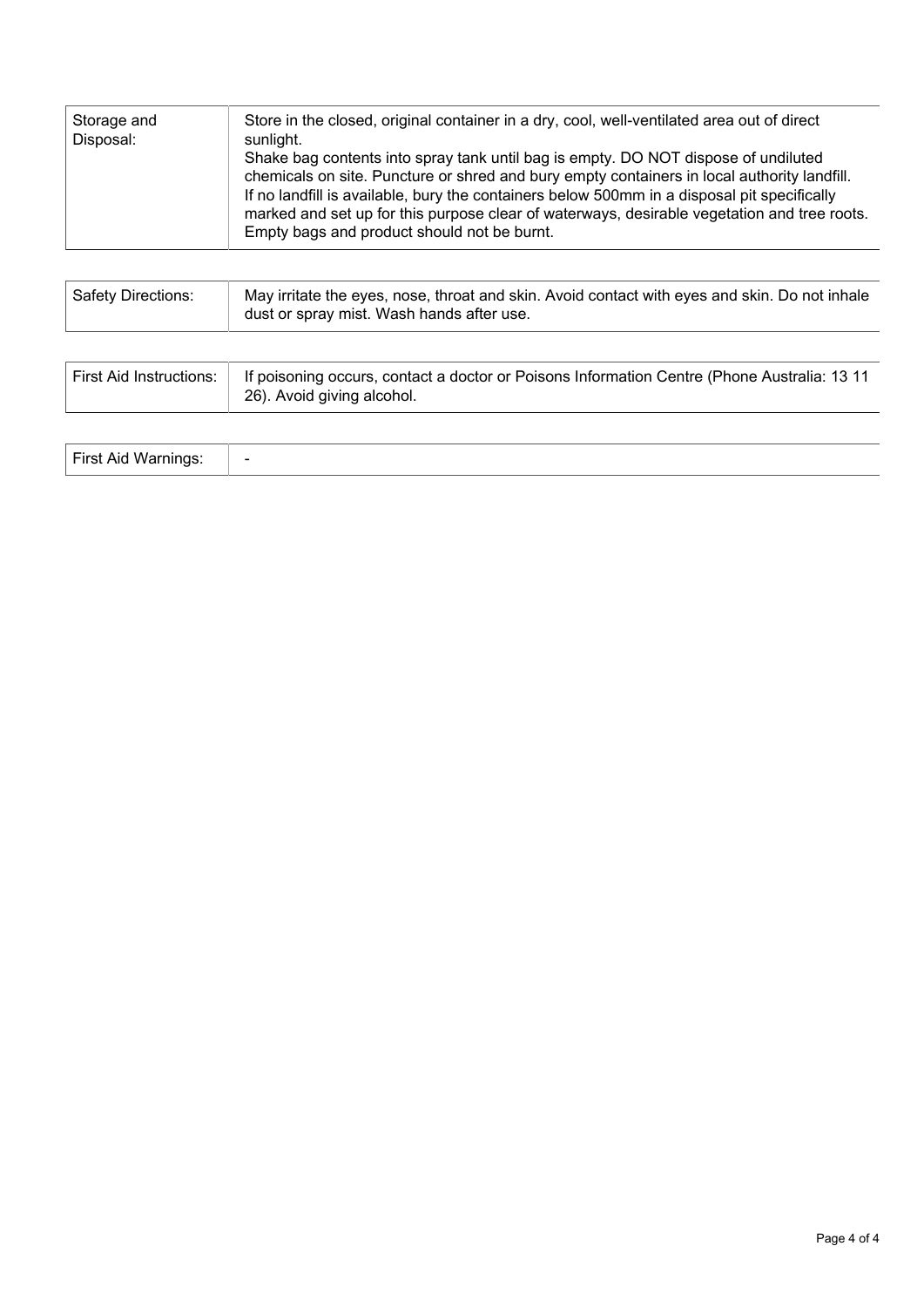| <b>CROPS</b>                                   | <b>DISEASE</b><br><b>CONTROLLED</b>                                                         | <b>STATES</b>                                                              | <b>RATE PER</b><br>НA                                            | <b>RATE PER</b><br>100L                      | <b>WHP</b>          | <b>CRITICAL COMMENTS</b>                                                                                                                                                                                                                                                                                                                                                                                                    |
|------------------------------------------------|---------------------------------------------------------------------------------------------|----------------------------------------------------------------------------|------------------------------------------------------------------|----------------------------------------------|---------------------|-----------------------------------------------------------------------------------------------------------------------------------------------------------------------------------------------------------------------------------------------------------------------------------------------------------------------------------------------------------------------------------------------------------------------------|
| Bananas                                        | Leaf Spot                                                                                   | Qld,<br>NSW,<br>WA only                                                    | 2.2kg to<br>4.5kg plus<br>3.5L to 4.2L<br>miscible<br>summer oil | 200g plus<br>600mL<br>miscible<br>summer oil | 7 days              | Apply when weather conditions<br>favour disease outbreak.<br>Repeat treatments in<br>accordance with locally<br>recommended spray<br>schedules. Use sufficient water                                                                                                                                                                                                                                                        |
|                                                | Leaf Speckle<br>Cordana leaf<br>spot,<br>Fruit speckle,<br><b>Black pit</b>                 | Qld only                                                                   | 2.2kg<br>2.2kg                                                   | 200g<br>200 <sub>g</sub>                     |                     | to ensure good coverage.<br>NSW: Ground application-<br>Apply at 3 week intervals from<br>December or January until<br>May.<br>South Qld: Apply at 3 week<br>intervals from December or<br>January until May<br>North Qld: Apply every 2 weeks<br>during the wet season. Extend<br>to 3 weeks after this and then<br>every 4 to 5 weeks during the<br>drier months returning to 3<br>weeks prior to the next wet<br>season. |
| Beans                                          | Rust and<br>anthracnose                                                                     | <b>All States</b>                                                          | 1.7kg to<br>2.2kg                                                | $150g$ to<br>200 <sub>g</sub>                | 7 days              | Apply when disease first<br>appears and repeat treatment<br>at 7-10 day intervals. Under<br>severe disease conditions, use<br>shorter spray intervals and<br>higher rate of application.                                                                                                                                                                                                                                    |
|                                                | Angular leaf spot                                                                           | Qld,<br>NSW,<br>WA only                                                    | 1.7kg to<br>2.2kg                                                | $150g$ to<br>200 <sub>g</sub>                | 7 days              | Spray when leaves, flowers, or<br>pods on plants first show signs<br>of infection and weather                                                                                                                                                                                                                                                                                                                               |
| <b>Broadbeans</b><br>(including Faba<br>beans) | Chocolate spot<br>(Botrytis fabae)<br>Suppression of<br>leaf blight<br>(Ascochyta<br>fabae) | NSW,<br>Tas, Vic,<br>SA, WA<br>only<br>NSW,<br>Tas, Vic,<br>SA, WA<br>only | $\overline{1.7}$ kg to<br>2.5kg                                  |                                              |                     | conditions are likely to remain<br>humid or wet and favour<br>disease development. If<br>disease pressure is severe and<br>weather conditions favour the<br>spread of disease, repeat the<br>spray treatment at 2-3 week<br>intervals in order to protect new                                                                                                                                                               |
|                                                | Rust (Uromyces<br>viciae-fabae)                                                             | NSW,<br>Tas, Vic<br>SA, WA<br>only                                         | 1.7kg to<br>2.2kg                                                |                                              |                     | growth and developing pods.<br>Use the higher rate for dense<br>crops and if disease is severe.<br>Repeat more frequently if<br>severe disease persists. For<br>ground equipment apply<br>100L/ha; for aircraft apply at<br>least 30L/ha.                                                                                                                                                                                   |
| Carrots                                        | Cercospora leaf<br>spot,<br>Alternaria leaf<br>spot                                         | <b>All States</b>                                                          | $\overline{1.7}$ kg to<br>2.2kg                                  | $\overline{150}$ g to<br>200g                | $\overline{7}$ days | Spray at first sign of disease<br>then at 7-10 day intervals. Use<br>the higher rate and shorter<br>spray interval during weather                                                                                                                                                                                                                                                                                           |
| Celery                                         | Septoria leaf<br>spot                                                                       | <b>All States</b>                                                          | 1.7kg to<br>$2.2$ kg                                             |                                              | 7 days              | conditions favourable to<br>disease development.                                                                                                                                                                                                                                                                                                                                                                            |
| Chrysanthemum,<br>Gladiolus                    | Botrytis,<br>Septoria leaf<br>spot                                                          | All States                                                                 |                                                                  | 150g to 200g/100L                            | $\sim$              |                                                                                                                                                                                                                                                                                                                                                                                                                             |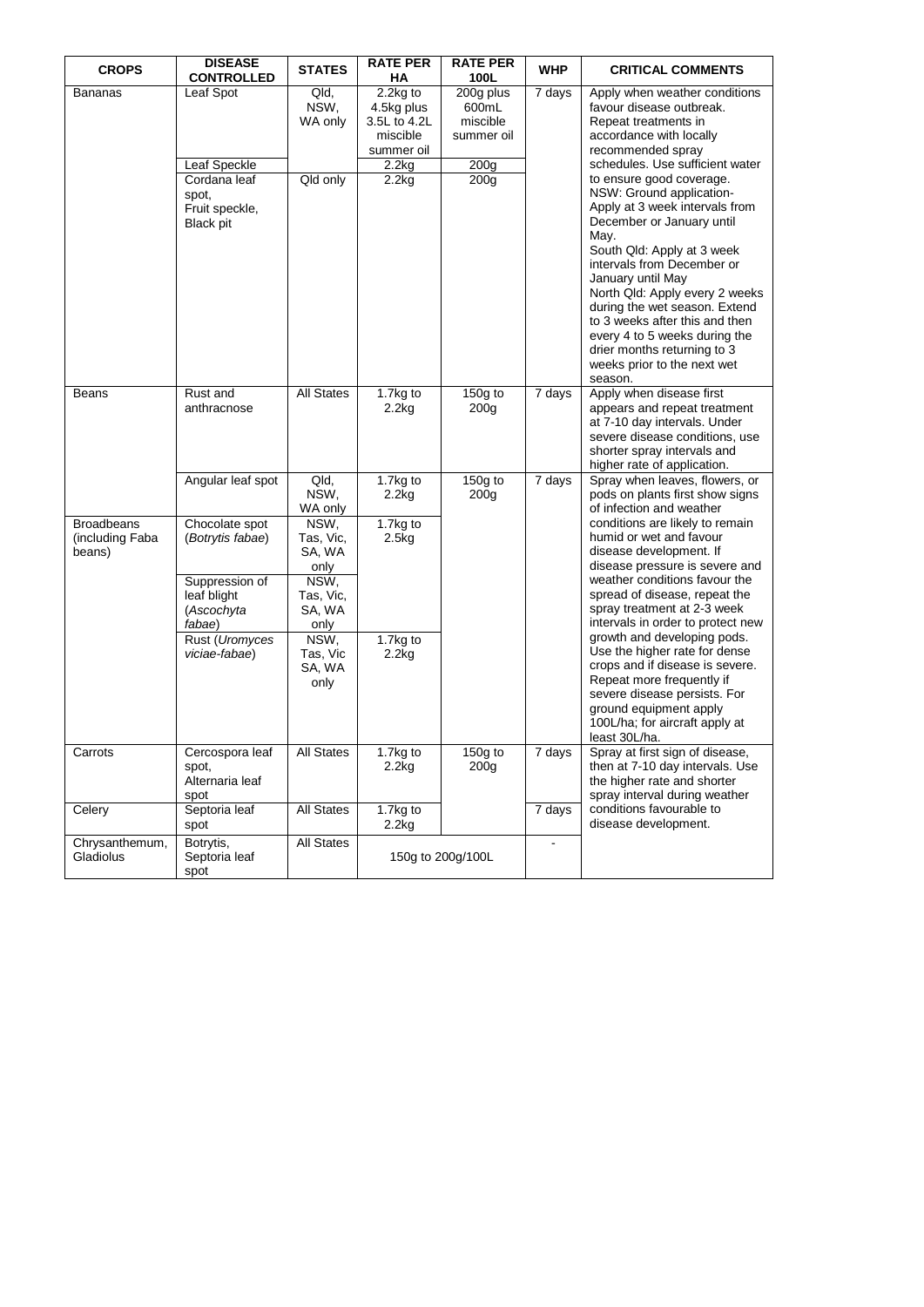| <b>CROPS</b>                                                                       | <b>DISEASE</b><br><b>CONTROLLED</b>                                                | <b>STATES</b>                                    | <b>RATE PER</b><br>ΗA | <b>RATE PER</b><br>100L                                                                                                         | <b>WHP</b> | <b>CRITICAL COMMENTS</b>                                                                                                                                                                                                                                                                                                                                                                                                                                                                                                                                                                                                                         |
|------------------------------------------------------------------------------------|------------------------------------------------------------------------------------|--------------------------------------------------|-----------------------|---------------------------------------------------------------------------------------------------------------------------------|------------|--------------------------------------------------------------------------------------------------------------------------------------------------------------------------------------------------------------------------------------------------------------------------------------------------------------------------------------------------------------------------------------------------------------------------------------------------------------------------------------------------------------------------------------------------------------------------------------------------------------------------------------------------|
| Citrus                                                                             | <b>Black spot</b>                                                                  | Qld,<br>NSW,<br>Vic, SA,<br>Tas, WA<br>only      |                       | <b>Dilute</b><br>Spraying:<br>200 <sub>g</sub><br>Concentrate<br>spraying:<br>Refer to the<br>mixing/<br>application<br>section |            | Apply by dilute spraying<br>equipment.<br>On Heavy Soil: Add 250mL<br>miscible summer oil. Spray at 8<br>and 15 weeks following a<br>Bordeaux spray<br>(5-5-100) at petal fall.<br>On Light Soil: Spray at 6 and<br>13 weeks following a Bordeaux<br>spray (3.5-3.5-100) at petal fall.<br>Add 250mL miscible summer<br>oil plus 12mL wetting agent at<br>petal fall.<br>Qld: Add 600mL miscible<br>summer oil and apply at 6 and<br>12 weeks after petal falling<br>following Bordeaux mixture of<br>8-8-100. Apply the same total<br>amount of product to the target<br>crop whether applying by dilute<br>or concentrate spraying<br>methods. |
|                                                                                    | Citrus rust mite,<br>Brown citrus mite                                             | Qld only                                         |                       |                                                                                                                                 |            | Apply at first sign of mite<br>activity, usually between<br>December and May.<br>Apply by dilute spraying<br>equipment.<br>Apply the same total amount of<br>product to the target crop<br>whether applying by dilute or<br>concentrate spraying methods.                                                                                                                                                                                                                                                                                                                                                                                        |
|                                                                                    | Citrus bud mite                                                                    |                                                  |                       |                                                                                                                                 |            | Apply when blossom<br>malformation is observed,<br>usually February.<br>Apply by dilute spraying<br>equipment.<br>Apply the same total amount of<br>product to the target crop<br>whether applying by dilute or<br>concentrate spraying methods.                                                                                                                                                                                                                                                                                                                                                                                                 |
| Cucumber,<br>Pumpkin,<br>Cantaloupes,<br>Melons.<br>Zucchini,<br>Squash<br>Pumpkin | Downy mildew,<br>Anthracnose,<br><b>Gummy Stem</b><br>blight<br>Septoria leaf spot | <b>All States</b><br>Qld only                    | 1.7kg to<br>2.2kg     | 150g to<br>200 <sub>g</sub>                                                                                                     | 7 days     | Apply when disease symptoms<br>first appear and then repeat at<br>7-10 day intervals. Use higher<br>rate and shorter intervals<br>during weather conditions<br>favourable to disease<br>development.                                                                                                                                                                                                                                                                                                                                                                                                                                             |
| Lettuce                                                                            | Downy mildew,<br>Anthracnose,<br>Septoria leaf spot                                | <b>All States</b>                                |                       |                                                                                                                                 | 14<br>days |                                                                                                                                                                                                                                                                                                                                                                                                                                                                                                                                                                                                                                                  |
| Grapevines                                                                         | Downy mildew<br><b>Black Spot</b>                                                  | Qld,<br>NSW,<br>ACT, Vic,<br>Tas, SA,<br>WA only | ä,                    | Dilute<br>Spraying:<br>200 <sub>g</sub><br>Concentrate<br>spraying:<br>Refer to the<br>mixing/<br>application<br>section        | 30<br>days | Apply by dilute spraying<br>equipment. For Blackspot<br>control apply every 10-14 days<br>starting at bud burst. If downy<br>mildew is expected, continue<br>spray programme at intervals of<br>10-14 days until the threat of<br>disease has passed. Use the<br>shorter spray interval during<br>weather conditions favourable<br>to disease development.<br>Apply the same total amount of<br>product to the target crop<br>whether applying by dilute or<br>concentrate spraying methods.                                                                                                                                                     |

| <b>CROPS</b> | <b>DISEASE</b><br><b>CONTROLLED</b>                 | <b>STATES</b>                         | <b>RATE PER</b><br>НA            | <b>RATE PER</b><br>100L            | <b>WHP</b> | <b>CRITICAL COMMENTS</b>                                                                                                                                                                             |
|--------------|-----------------------------------------------------|---------------------------------------|----------------------------------|------------------------------------|------------|------------------------------------------------------------------------------------------------------------------------------------------------------------------------------------------------------|
| Onions       | Downy mildew<br>Purple blotch                       | All States<br>Qld,<br>NSW.<br>WA only | $2.2$ kg to<br>3.5 <sub>kg</sub> | $150g$ to<br>200 <sub>g</sub>      | 7 days     | Apply when disease symptoms<br>first appear and then repeat at<br>7-10 day intervals. Use higher<br>rate and shorter intervals<br>during weather conditions<br>favourable to disease<br>development. |
| Mangoes      | Anthracnose<br>(Collectotrichnum<br>gloeosporiodes) | Qld, WA<br>only                       |                                  | <b>Dilute</b><br>Spraying:<br>200a | 14<br>days | Apply by dilute spraying<br>equipment. Spray at weekly                                                                                                                                               |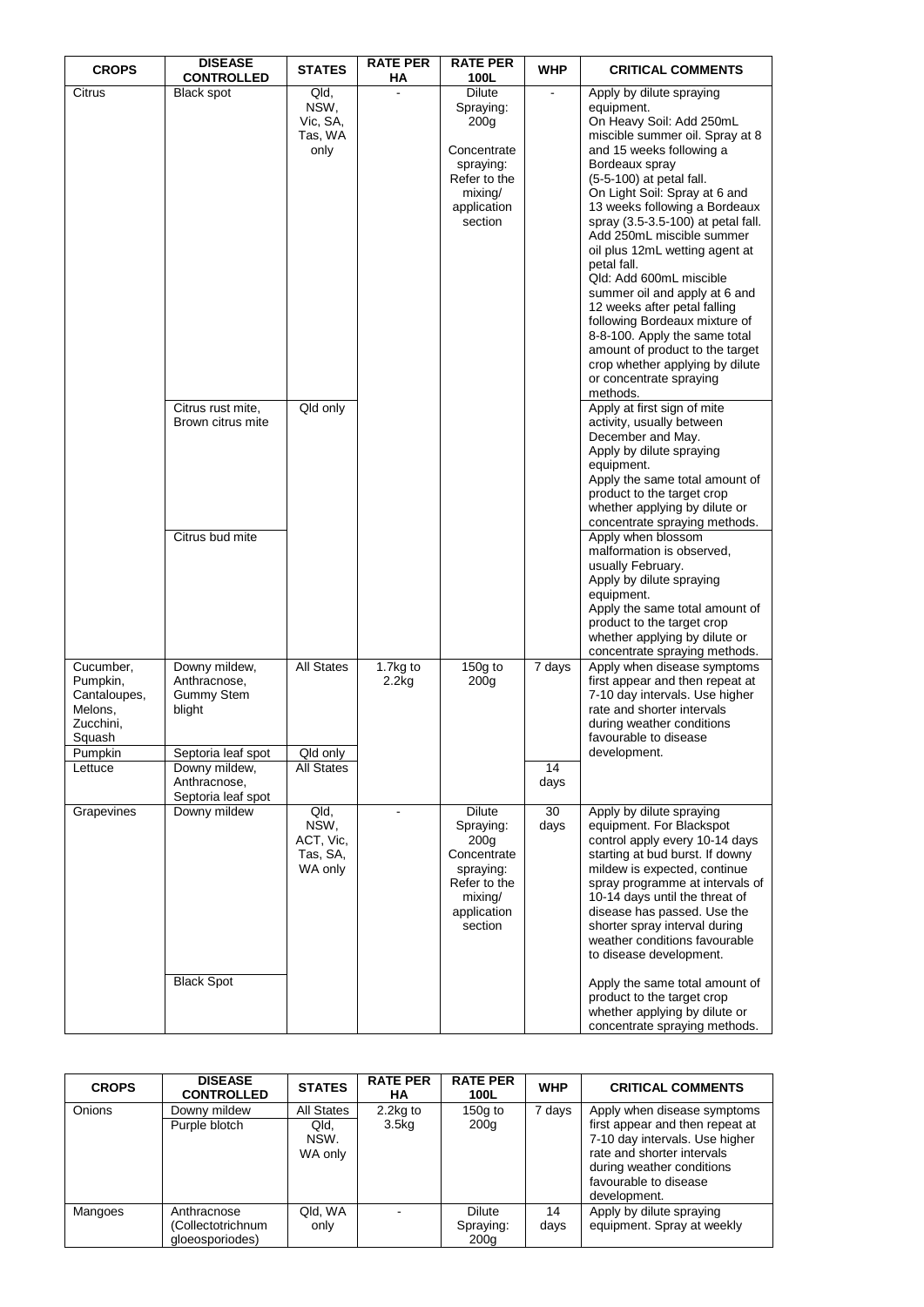| Passionfruit                      | Septoria leaf spot,<br>Brown spot<br>(Alternaria<br>passiflorae)         | Qld only                | $\overline{a}$    | Concentrate<br>Spraying:<br>Refer to the<br>mixing/<br>application<br>section<br><b>Dilute</b><br>Spraying:<br>150q<br>Concentrate<br>spraying:<br>Refer to the<br>mixing/<br>application<br>section | $\overline{14}$<br>days | intervals during flowering then<br>monthly until near harvest.<br>Apply the same total amount of<br>product to the target crop<br>whether applying by dilute or<br>concentrate spraying methods.<br>Apply by dilute spraying<br>equipment. Apply at 10-14 day<br>intervals from October to May<br>and every 21-28 days for<br>remainder of year.<br>Apply the same total amount of<br>product to the target crop<br>whether applying by dilute or<br>concentrate spraying methods. |
|-----------------------------------|--------------------------------------------------------------------------|-------------------------|-------------------|------------------------------------------------------------------------------------------------------------------------------------------------------------------------------------------------------|-------------------------|------------------------------------------------------------------------------------------------------------------------------------------------------------------------------------------------------------------------------------------------------------------------------------------------------------------------------------------------------------------------------------------------------------------------------------------------------------------------------------|
| Peanuts                           | Cercospora leaf<br>spot,<br>Peanut rust                                  | NSW.<br>Qld, WA<br>only | 1.7kg to<br>2.2kg |                                                                                                                                                                                                      | 14<br>days              | Apply at interval of 10-14 days,<br>starting when the disease<br>symptoms first appear. If rust is<br>anticipated, apply at 7 to 10<br>day intervals. Use the higher<br>rate and shorter spray interval<br>during weather conditions<br>favourable to disease<br>development. Do not graze<br>livestock on peanut crops<br>treated with this product or feed<br>treated crops and/or trash to<br>livestock.                                                                        |
| Pome fruit<br>Apples and<br>Pears | Black spot,<br>Bitter rot,<br>Target spot,<br>Fly speck,<br>Sooty blotch | <b>All States</b>       | $\sim$            | <b>Dilute</b><br>Spraying:<br>150g to<br>200q<br>Concentrate<br>spraying:<br>Refer to the<br>mixing/<br>application<br>section                                                                       | 14<br>days              | Apply by dilute spraying<br>equipment. Apply at 7-14 day<br>intervals following a cover<br>copper spray at green tip. Use<br>higher rate or shorter interval<br>between sprays where<br>conditions favour disease.<br>Apply the same total amount of<br>product to the target crop<br>whether applying by dilute or<br>concentrate spraying methods.                                                                                                                               |
| Potatoes                          | Early and late<br>blight                                                 | <b>All States</b>       | 1.7kg to<br>2.2kg | $150g$ to<br>200 <sub>g</sub>                                                                                                                                                                        | 7 days                  | Apply when disease symptoms<br>first appear and then repeat at                                                                                                                                                                                                                                                                                                                                                                                                                     |
| Roses                             | <b>Black spot</b>                                                        | <b>All States</b>       |                   | 150g to 200g/100L                                                                                                                                                                                    |                         | 7-10day intervals. Use higher<br>rate and shorter intervals<br>during weather conditions<br>favourable to disease<br>development.                                                                                                                                                                                                                                                                                                                                                  |